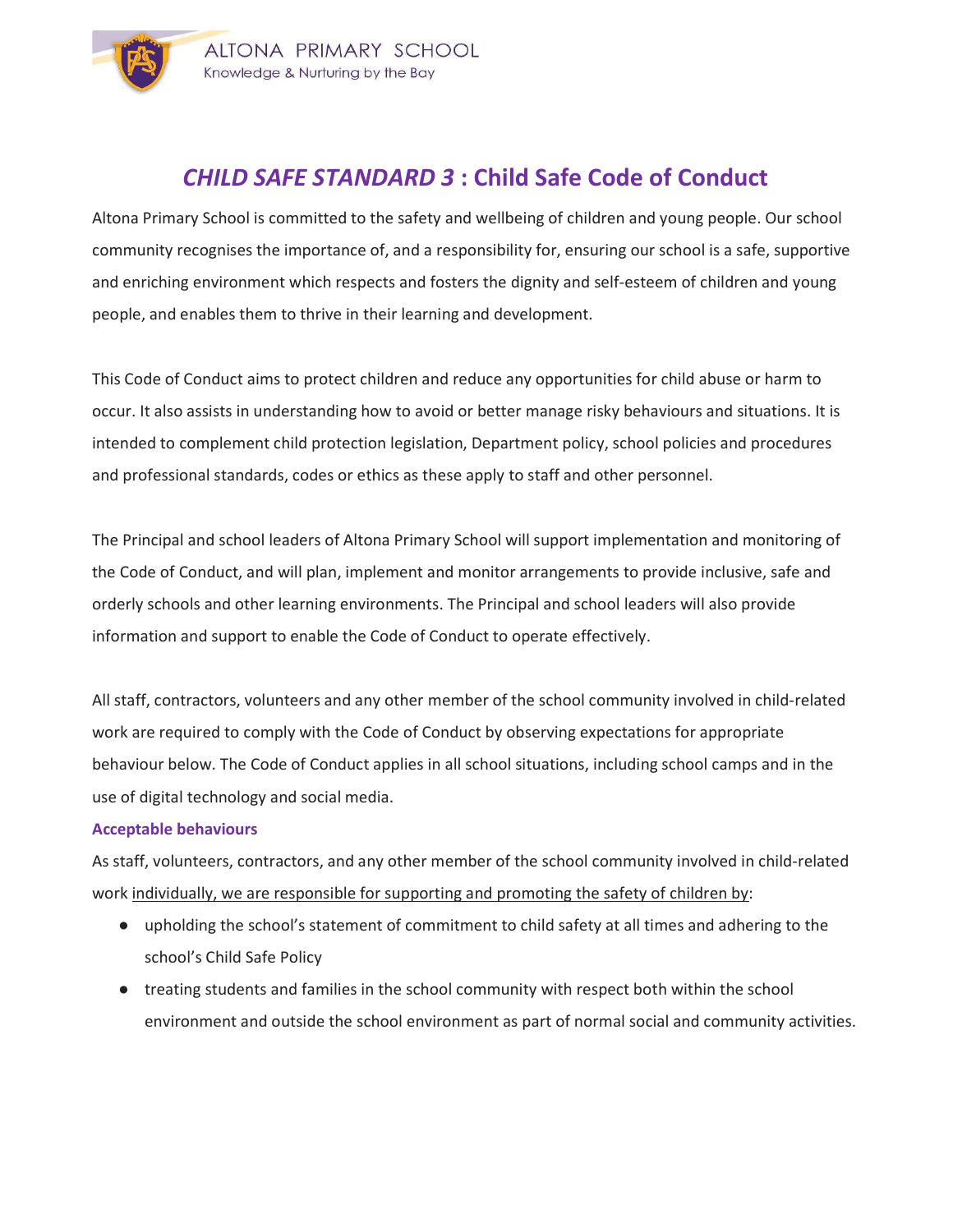

- listening and responding to the views and concerns of students, particularly if they are telling you that they or another child has been abused or that they are worried about their safety/the safety of another child
- promoting the cultural safety, participation and empowerment of Aboriginal and Torres Strait Islander students
- promoting the cultural safety, participation and empowerment of students with culturally and/or linguistically diverse backgrounds
- promoting the safety, participation and empowerment of students with a disability,
- promoting the safety of children's gender preference
- promoting the safety of children in out of home care and children who are vulnerable
- reporting any allegations of child abuse or other child safety concerns to the school's leadership or Child Safety Officer (Assistant Principal)
- understanding and complying with all reporting or disclosure obligations (including mandatory reporting) as they relate to protecting children from harm or abuse.
- if child abuse is suspected, ensuring as quickly as possible that the student(s) are safe and protected from harm.

### Unacceptable behaviours

As staff, volunteers, contractors, and any other member of the school community involved in child-related work we must not:

- ignore or disregard any concerns, suspicions or disclosures of child abuse
- develop a relationship with any student that could be seen as favouritism or amount to 'grooming' behaviour (for example, offering gifts)
- exhibit behaviours or engage in activities with students which may be interpreted as abusive and not justified by the educational, therapeutic, or service delivery context
- ignore behaviours by other adults towards students when they appear to be overly familiar or inappropriate
- discuss content of an intimate nature or use sexual innuendo with students, except where it occurs relevantly in the context of parental guidance, delivering the education curriculum or a therapeutic setting
- treat a child unfavourably because of their disability, age, gender, race, culture, vulnerability, sexuality or ethnicity.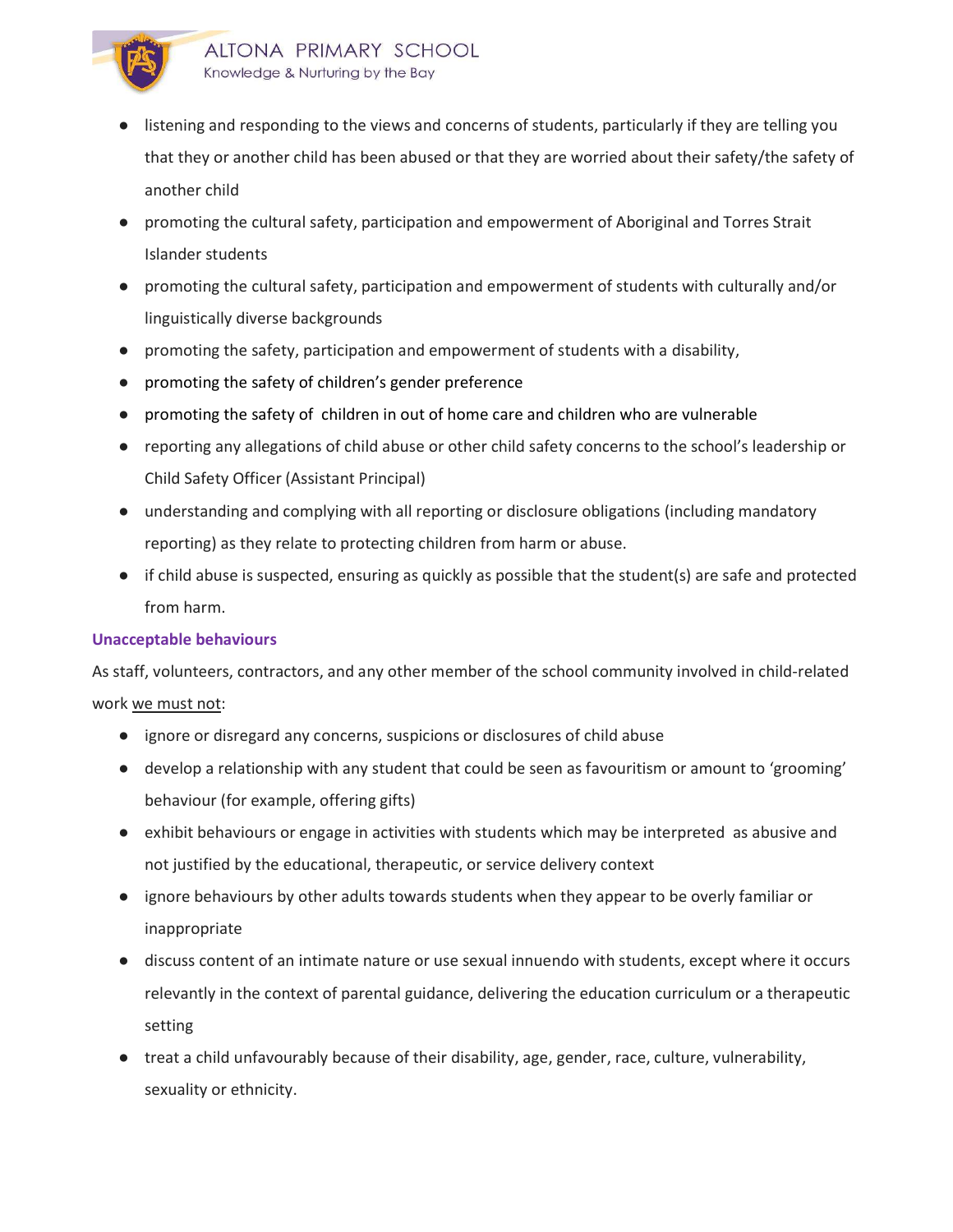

- communicate directly with a student through personal or private contact channels (including by social media, email, instant messaging, texting etc) except where that communication is reasonable in all the circumstances, related to school work or extra-curricular activities or where there is a safety concern or other urgent matter
- photograph or video a child in a school environment except in accordance with school policy or where required for duty of care purposes<sup>1</sup>
- in the school environment or at other school events where students are present, consume alcohol contrary to school policy<sup>2</sup> or take illicit drugs under any circumstances.

### Please sign the agreement on the last page on this policy and return to the school - your agreement will be placed on the Code of Conduct School Register

### REVIEW CYCLE AND EVALUATION

### REVIEW CYCLE: 3 -4 YEARS

This standard was reviewed and updated in June 2020 and is scheduled for review 24/6/2023 or earlier if a significant incident occurs.

This standard was ratified by School Council on 24/6/2020.

-

<sup>&</sup>lt;sup>1</sup> SPAG: http://www.education.vic.gov.au/school/principals/spag/safety/pages/photoandfilm.aspx . The policy says the school should get consent before taking and publishing photos of a student. This applies every time a photo is taken. The same policy applies for excursions and school activities.

SPAG: http://www.education.vic.gov.au/school/principals/spag/safety/pages/alcohol.aspx. The policy says the school must obtain school council approval before alcohol can be consumed on school grounds or at a school activity. The policy says staff members should not consume alcohol during camps and excursions. It is silent on whether they can consume alcohol at other school events where students are present, this is a matter that the school needs to decide upon – draft text is provided in the guidance fact sheet